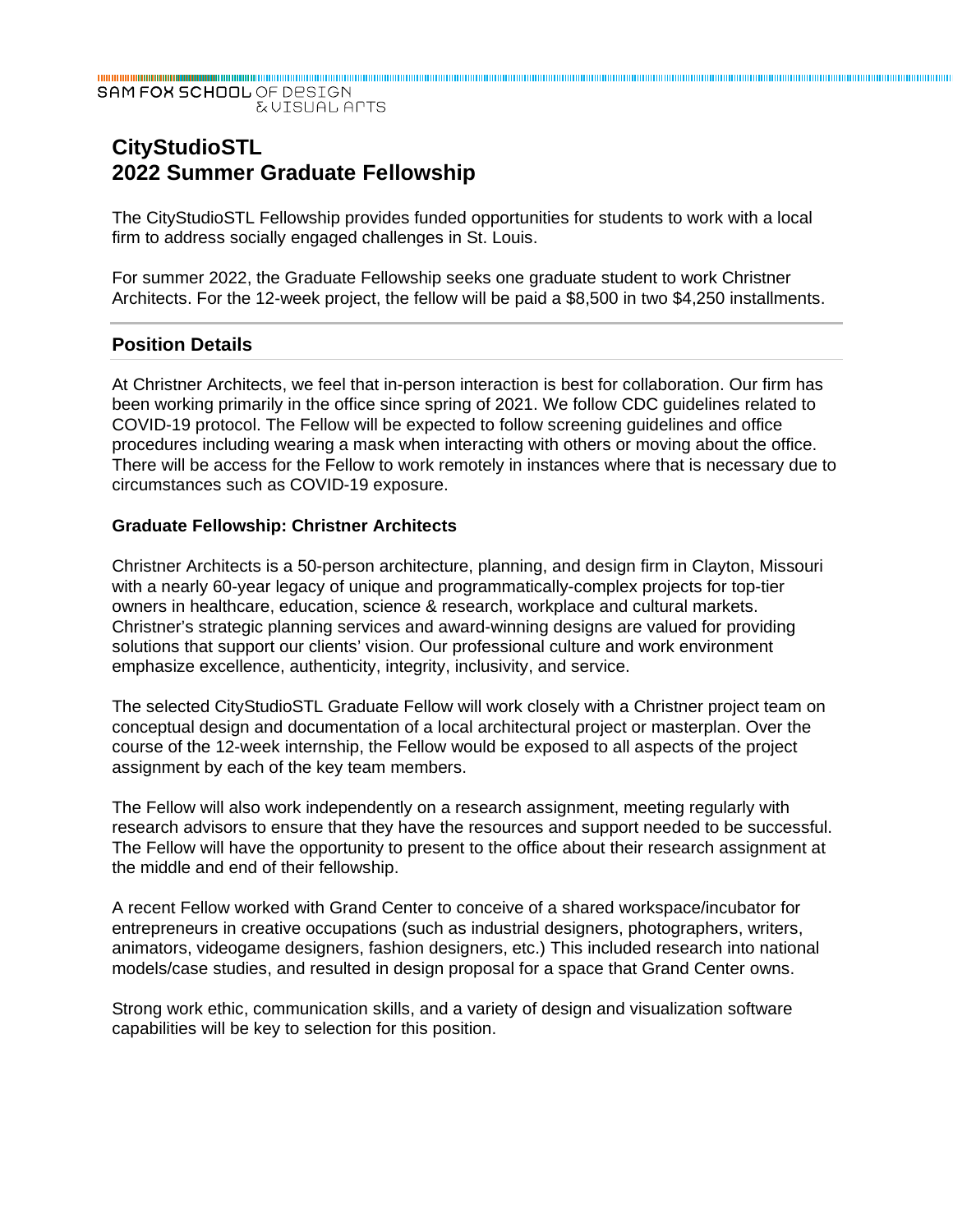# **Eligibility**

**Current Sam Fox School architecture, landscape architecture, or urban design graduate students or recent graduates (December 2021 or May 2022, US citizens or green card holders) are eligible to apply.** The Fellow must be located in the US for the duration of the Fellowship and must confirm location requirements with the firm. All applicants must be in good standing with the University. Applicants must be pursuing a master's degree.

Applicants should have an understanding of urban land use economics, urban design, and/or landscape architecture. Applicants should be able to interact capably and confidently with members of the public and firm leadership. Experience with Adobe Suite and GIS tools encouraged.

## **Timeline**

February 28, 5p — Preferential due date for early applications March 21, 5p — Applications due June 6\* — Fellowship begins Late June — Midpoint check-in Mid July — Final check-in August 12\* — Fellowship ends September — Concluding event or feedback provided

\*Dates may vary and are established between the firm and fellow

# **Program Expectations**

Interview applicants will be expected to:

- ‐ **Coordinate and schedule** an interview with the firm
- **Respond in a timely manner** to communications to and from the firm
- ‐ **Disclose other possible conflicting summer opportunities**

Fellowship recipients will be expected to:

- ‐ Complete a 12-week civic or social change project in St. Louis at the host firm, working actively with firm staff to complete assigned project(s).
- ‐ Work average 40 hours/week in the host firm office.
- ‐ Participate in host firm social and professional development activities.
- ‐ Attend at most 3 lunches/meetings with Office for Socially Engaged Practice representatives during the summer to discuss experiences and opportunities.
- ‐ Share Fellowship experiences with other students in fall 2022 and spring 2023.
- ‐ Provide feedback on the Fellowship program.

#### **Payment Information**

The CityStudioSTL Graduate Fellow will receive two \$4,250 stipends for the completion of their project work, totaling \$8,500. The first stipend will be available in May, and the second will be available in early July, pending successful participation in the program to that point. To receive these payments, the recipient may need to submit materials to the Sam Fox School Business Office.